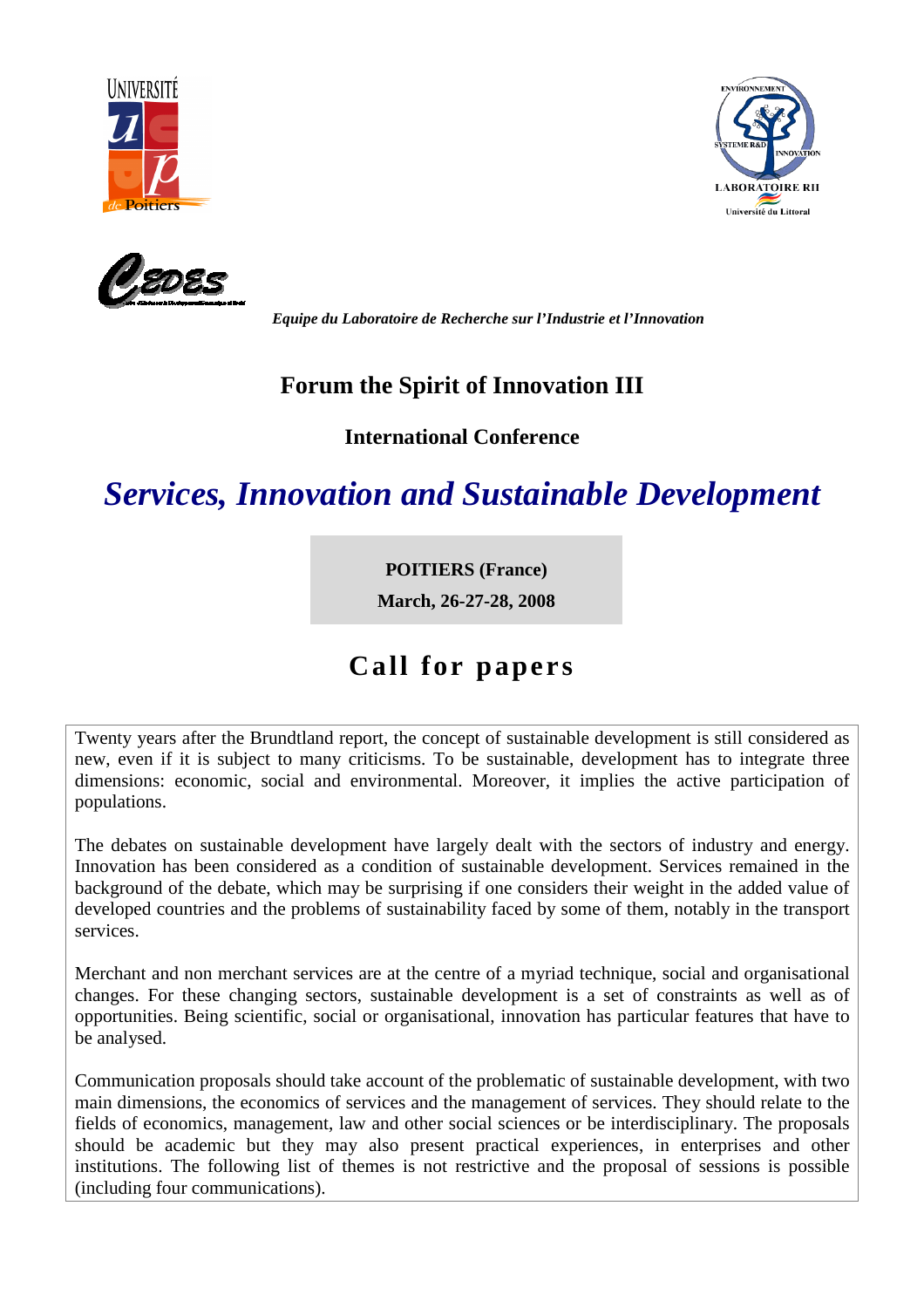## **I. Economics of services and sustainable development**

**I.A. The political economy of services and the issue of development:** *The emergence of the concept of service in the economic history; Services and the new indicators of wealth and welfare; Services, dematerialization and deindustrialization of the economy; Services and employment; Informal services; Services and the problematic of sustainable decrease.*

**IB Services, environment and innovation:** *Typology of services linked to the preservation of the environment; Impacts of the evolution from an industrial society to a service society; Characteristics of innovation in services; ICT, reduction of energy consumption, emergence of new consumption modes and new communication forms compatible with a sustainable development.*

### **II. Management of services and sustainable development**

**II.A. Enterprises' management and Services:** *Adoption of sustainable practices, sustainable marketing and corporate social responsibility (aims, performances, limits).*

**II.B. Strategies of services enterprises, civil society and sustainable development:**

*Enterprises' strategies and protection of the environment; Role of the civil society (NGOs, consumers' and citizens' groups, trade unions) in the development of responsible services (labels, origin of products and services) and for a participative democracy; proximity services; Working conditions in services; Ethical investments and responsible finance; Role of the social economy and solidarity.*

**II.C. Public services and private services:** *are private modes of production more (or less) efficient - compared to public modes of development - regarding sustainable development? Are national laws able to control global systems of services? With the issue of global public goods, will new systems of public services appear at the international level? What are the impacts of the liberalisation of services (notably at the international level) on sustainable development?* 

### **III. Sectoral approaches** *(non restrictive list)*

*- Transports: What solutions to reduce the environmental impacts of transports?*

*- National and international tourism: Can tourism be sustainable?*

*- Building and Urban Planning: Can the building sector be sustainable? How to conciliate the environmental and social aspects of urban planning?*

*- Health: Impacts of current consumption modes on health. Spatial and temporal inequalities in the access to health services and consequences on development; Impact of ageing population.*

*- Education: What is a "sustainable education", in its economic, social and environmental dimensions?*

*- Services to eco-enterprises: What kind of activities?*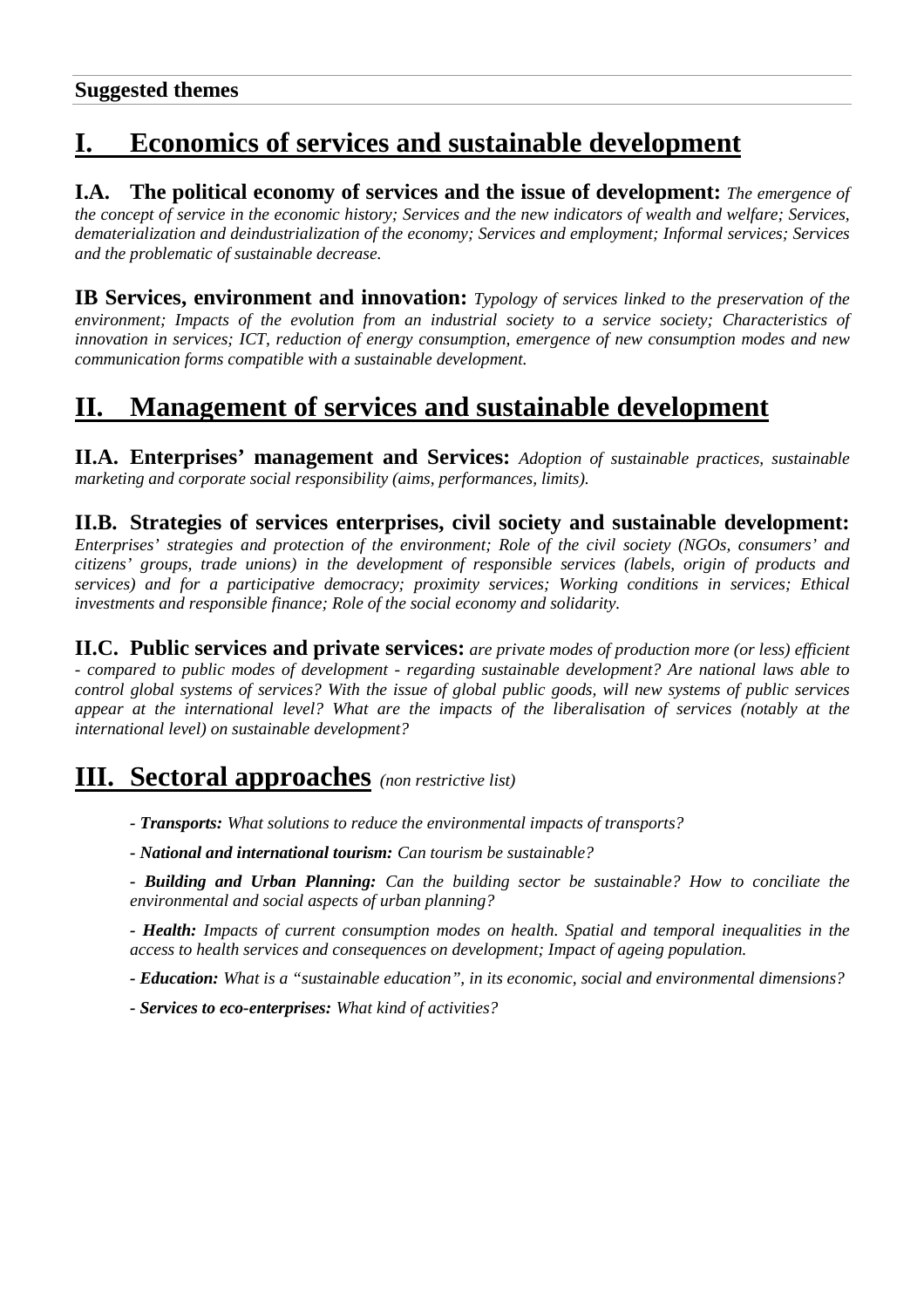Communication proposals of two pages, in French or in English, should include an abstract explaining the problematic, the method used and a bibliography. Proposals must be sent with the fulfilled enclosed "communication proposal form" (by email or ordinary mail).

Sessions may be also proposed: a session includes four communication proposals. Please indicate the title of the session and include the four communication proposals.

#### **Calendar**

- Deadline for sending communication proposals: **September 30, 2007**
- Decision of the scientific committee: **November 10, 2007**
- Deadline for final papers: **February 20, 2008**.

#### **Organising committee**

#### **Head:**

Anne-Marie Crétiéneau Blandine Laperche CEDES- Faculté de Sciences Economiques Lab. RII- MRSH Université de Poitiers ULCO 93 Avenue du Recteur Pineau 21 Quai de la Citadelle 86022 Poitiers cedex 59140 Dunkerque France France **France** anne-marie.cretieneau@univ-poitiers.fr laperche@univ-littoral.fr

**Others members: Samuel Besson** (Espace Mendès France, Poitiers), Sophie Boutillier (Université du Littoral), Gilles Caire (Université de Poitiers), Maud Herbert (Université du Littoral), Eliane Jahan (Université de Poitiers), Pierre Le Masne (Université de Poitiers), Dimitri Uzunidis (Université du Littoral).

# **Contact (by phone) :**<br>Poitiers:

Poitiers: Littoral :

Fabienne Palomares : +33 (0)5 49 45 31 71 Nathalie Hannebeau : +33 (0)3 28 23 71 21

#### **Scientific committee**

**Philip Arestis**, University of Cambridge and Levy Economics Institute, UK**, Christian Azais**, Université de Picardie Jules Verne, France**, Louardo Badea,** Vice-président de l'association générale d'économie roumaine, Roumanie, **Giusto Barisi**, Université du Littoral, France**, Marie-Pierre Bes**, Université de Toulouse 2, France**, Rolande Borrelly**, Université de Grenoble II, France**, Sophie Boutillier**, Université du Littoral, France**, Luiz Carlos Bresser-Pereira**, Foundation Getulio Vargas, Brazil**, Suzanne de Brunhoff**, CNRS, France**, Gilles Caire**, Université de Poitiers, France**, Guy Caire**, Université de Paris X, France**, Michel Capron**, Universités de Paris 8 et Paris 12, France**, Jean-Lin Chaix**, Université du Littoral, France**, François Chesnais**, Université de Paris XIII, France**, Annie L. Cot**, Université de Paris I, France**, Jerry Courvisanos**, University of Ballarat, Australia, **Anne-Marie Crétiéneau**, Université de Poitiers, France, **Paul Davidson**, The New School, New York, USA, **Eva Delacroix**, Université de Paris 9 Dauphine, France**, Michael Dietrich**, University of Sheffield, UK**, Renato Di Ruzza**, Université de Provence, France**, Faridah Djellal**, Université de Lille 1, France**, Giovanni Dosi**, Scuola Superiore Sant'Anna, Pisa, Italy**, Guillaume Duval**, Alternatives Economiques, France, **Jean-Yves Duyck**, Université de la Rochelle, France**, Nathalie Ferreira**, Université du Littoral, France**, Giuseppe Fontana**, University of Leeds, UK, **Jacques Fontanel**, Université de Grenoble II, France, **Dominique Foray**, Ecole Polytechnique Fédérale de Lausanne, Suisse**, Claude Fournier**, Institut Supérieur des Métiers, France**, Alan Freeman**, University of Greenwich, UK**, Jean Gadrey**, Université de Lille I, France**, James Kenneth Galbraith**, Université of Austin, USA**, Camal Gallouj**, Université de Lille 1, France**, Faïz Gallouj,** Université de Lille 1, France**, Bernard Guesnier**, Université de Poitiers, France**, John Hagedoorn**, University of Maastricht, The Netherlands, **Abdelillah Hamdouch**, Université de Lille 1, France, **Geoffrey Harcourt**, University of Cambridge, GB**, Jean-Marie Harribey**, Université de Bordeaux 4, France**, Maud Herbert**, Université du Littoral, France**, Eliane Jahan**, Université de Poitiers, France**, Henri Jorda**, Université de Reims, France, **Stefan Kesting**, Auckland University of Technology, New Zealand**, Thomas Lamarche**, Université de Lille 2, France, **Blandine Laperche**, Université du Littoral, France, **Fred Lee**, University of Missouri Kansas City, USA**, Pierre Le Masne,** Université de Poitiers, France**, Jean François Lemettre**, Université de Versailles, France, **Serge Le Roux**, Université du Littoral, France**, Benoît Levesque**, Université de Montréal, Canada, **Jean Lojkine**, EHESS-CNRS, France**, Ben Aagt Lundvall**, University of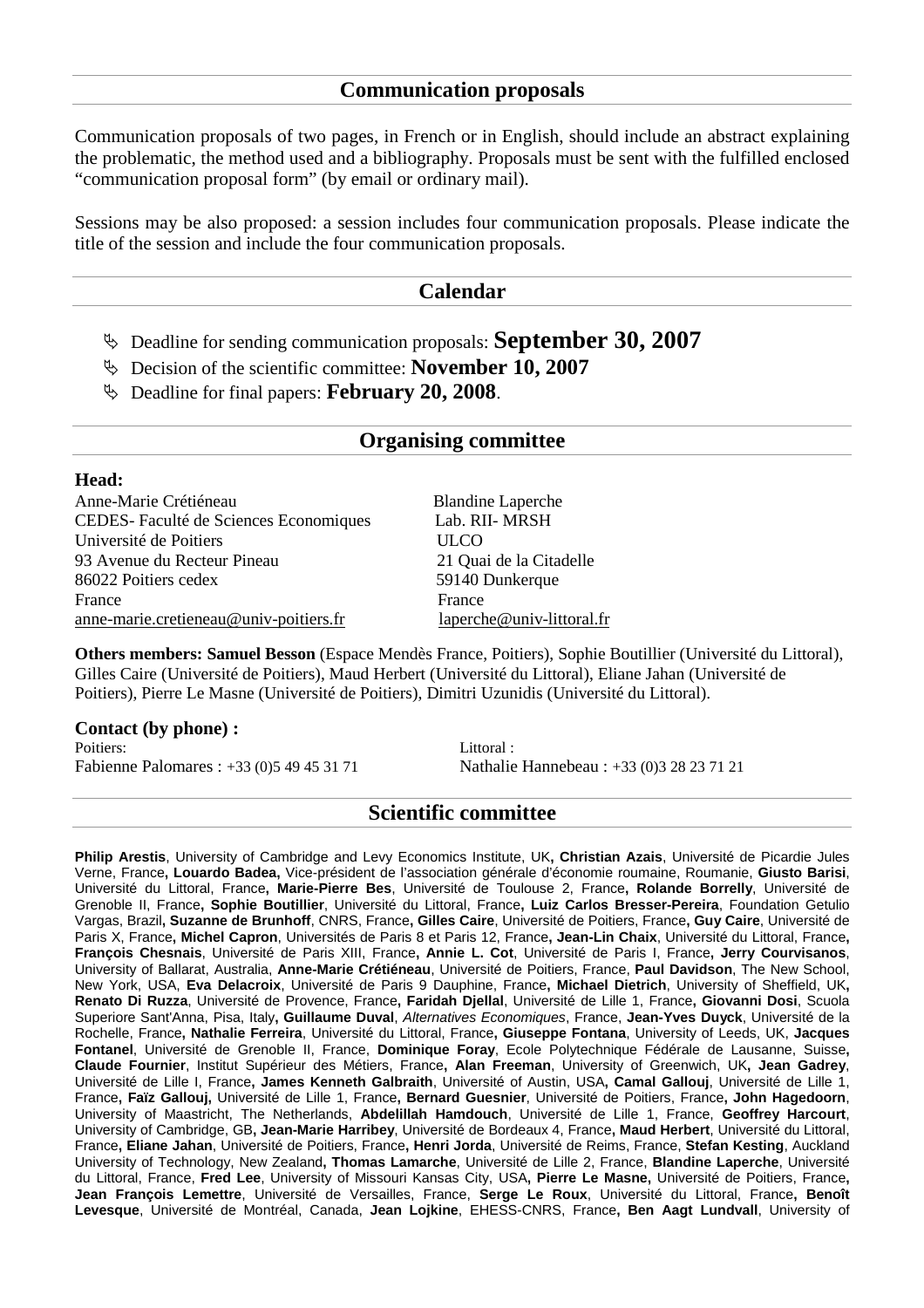Aalborg, Denmark**, Bernadette Madeuf**, Université de Paris X, France**, Joël Marcq**, Université du Littoral, France**, Michel Marchesnay**, Université de Montpellier 1, France, **Bernard Maris**, Université de Paris VIII, France, **Patrick Matagne**, IUFM Nord/Pas-de-Calais, **Jean-Pierre Michel**, Espace Mendès France, Poitiers, **Philippe Moati**, Université de Paris 7 et Credoc, France, **El Mouhoub Mouhoud**, Université Paris Dauphine, France, **Jordi Molas Gallart**, Ingenio, Valencia, Spain, **Francis Munier**, Université Louis Pasteur, Strasbourg, France, **Nil Ozcaglar**, Université de Lille 2, France, **Gilles Paché**, Université de Montpellier 1, France, **Christian Palloix**, Université de Picardie, France, **Roland Perez**, Université de Montpellier 1, France, **Yvon Pesqueux**, CNAM, Paris, **Pascal Petit**, Cepremap, France, **James Petras**, Université de Binghamton, USA, **Dominique Plihon**, Université Paris 13, France, **Marlyse Pouchol**, Université de Reims, France, **Joël Thomas Ravix**, Université de Nice, France, **Philippe Rollet**, Université de Lille I, France, **Jean-Jacques Salomon**, Cnam, France, **James Sawyer**, University of Seattle, USA, **Malcolm Sawyer**, Université de Leeds, UK, **Claude Serfati**, Université de Versailles, France, **Leïla Temri**, Université de Montpellier 1, France, **Melinda Tims**, Université de Tours, France, **Dimitri Uzunidis**, Université du Littoral, France, **Franck-Dominique Vivien**, Université de Reims, France, **Nick Von Tunzelmann**, University of Sussex, UK, **Hassan Zaoual**, Université du Littoral, France, **Jean-Benoît Zimmermann**, Université de la Méditerranée, France.

A selection of papers will be published after the conference, thanks to the support of *Alternatives Economiques; Economies et Sociétés* (série Economie et Gestion des Services); *Humanisme et Entreprise; Innovations, Cahiers d'Economie de l'Innovation; Journal of Post Keneysian Economics; L'Economie Politique; Marché et organisations*; *Revue européenne du droit social*; *Science and Public Policy*; *Terminal*, *Theoretical and Applied Economics*, and *De Boeck* (Bruxelles)*, L'Harmattan* (Paris)*, Edward Elgar* (UK) *et Palgrave MacMillan* (UK) *Editions.* 

**Languages** 

French, English